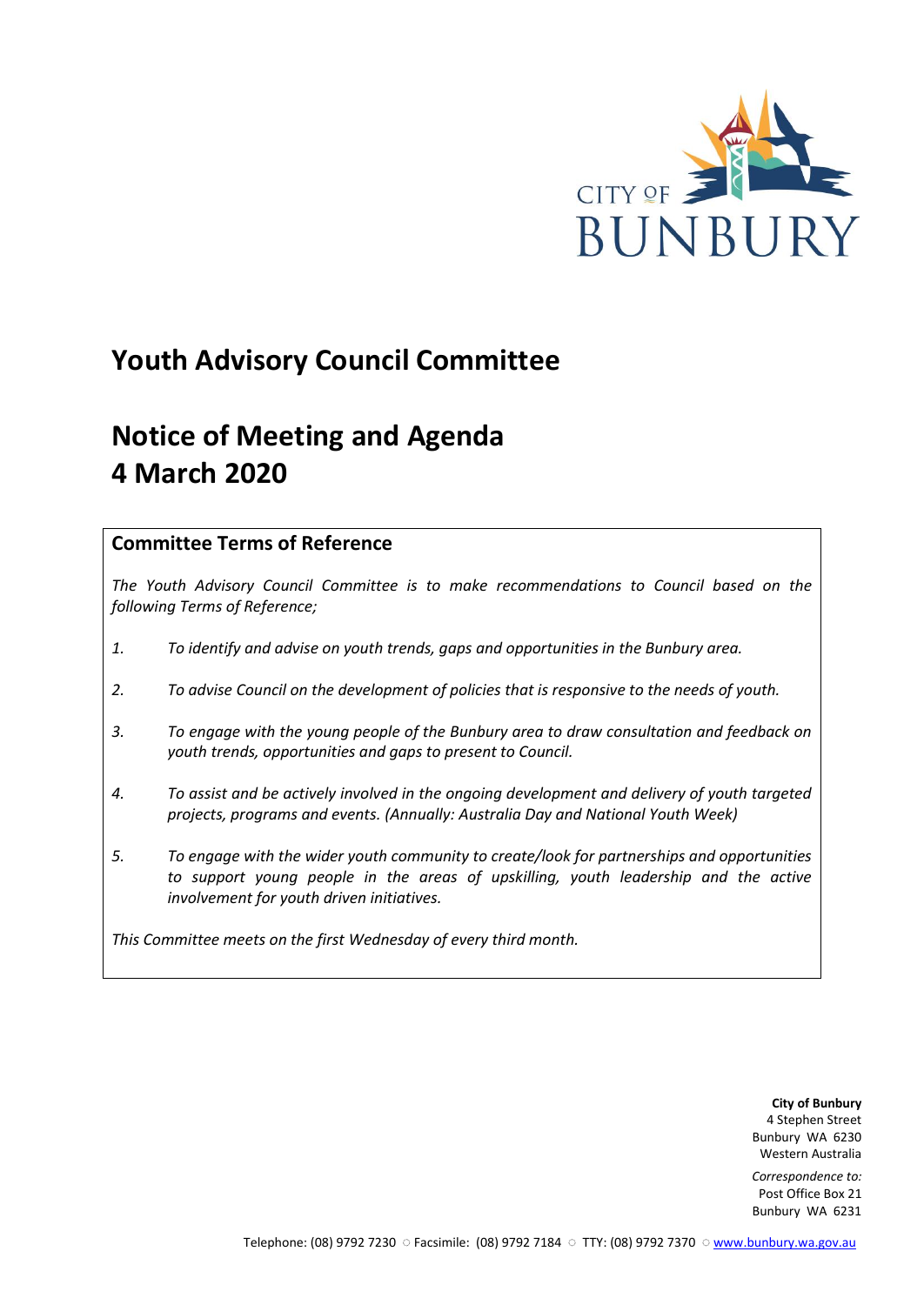Item No

## **Table of Contents**

## Subject

## Page No

| 1.  |      |                                                                        |  |
|-----|------|------------------------------------------------------------------------|--|
| 2.  |      |                                                                        |  |
| 3.  |      |                                                                        |  |
| 4.  |      |                                                                        |  |
|     | 4.1  |                                                                        |  |
|     | 4.2  |                                                                        |  |
| 5.  |      |                                                                        |  |
| 6.  |      |                                                                        |  |
| 7.  |      |                                                                        |  |
| 8.  |      |                                                                        |  |
|     | 8.1  |                                                                        |  |
|     | 8.2  |                                                                        |  |
|     | 8.3  |                                                                        |  |
| 9.  |      |                                                                        |  |
| 10. |      |                                                                        |  |
|     | 10.1 |                                                                        |  |
|     | 10.2 |                                                                        |  |
|     | 10.3 |                                                                        |  |
|     | 10.4 | Amendment to Terms of Reference - Youth Advisory Council Committee  13 |  |
| 11. |      |                                                                        |  |
|     |      |                                                                        |  |
|     | 12.1 |                                                                        |  |
|     | 12.2 |                                                                        |  |
|     |      |                                                                        |  |
| 14. |      |                                                                        |  |
|     |      |                                                                        |  |
|     |      |                                                                        |  |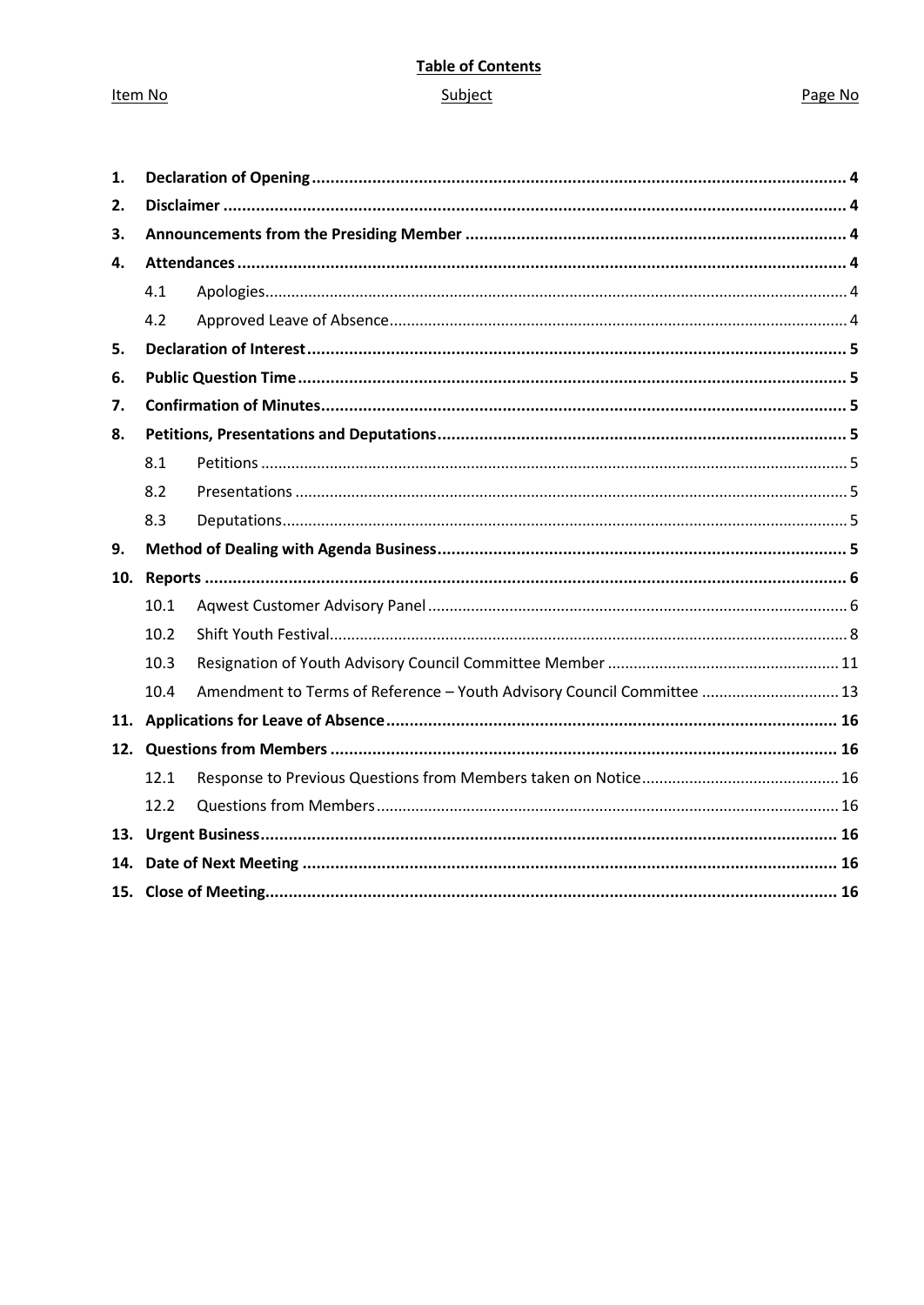# **Acknowledgement of Country**

\_\_\_\_\_\_\_\_\_\_\_\_\_\_\_\_\_\_\_\_\_\_\_\_\_\_\_\_\_\_\_\_\_\_\_\_\_\_\_\_\_\_\_\_\_\_\_\_\_\_\_\_\_\_\_\_\_\_\_\_\_\_\_\_\_\_\_\_\_\_\_\_\_\_\_\_\_\_\_\_\_\_\_\_\_\_\_\_\_\_\_\_\_\_\_

We acknowledge the Traditional owners of this land, the Wardandi Noongar people, and pay our respects to Elders past, present and emerging.

## **Vision**

Celebrating and advocating young people and their communities.

# **Mission**

We challenge expectations and assumptions, activate places and spaces, and empower young people to have a voice.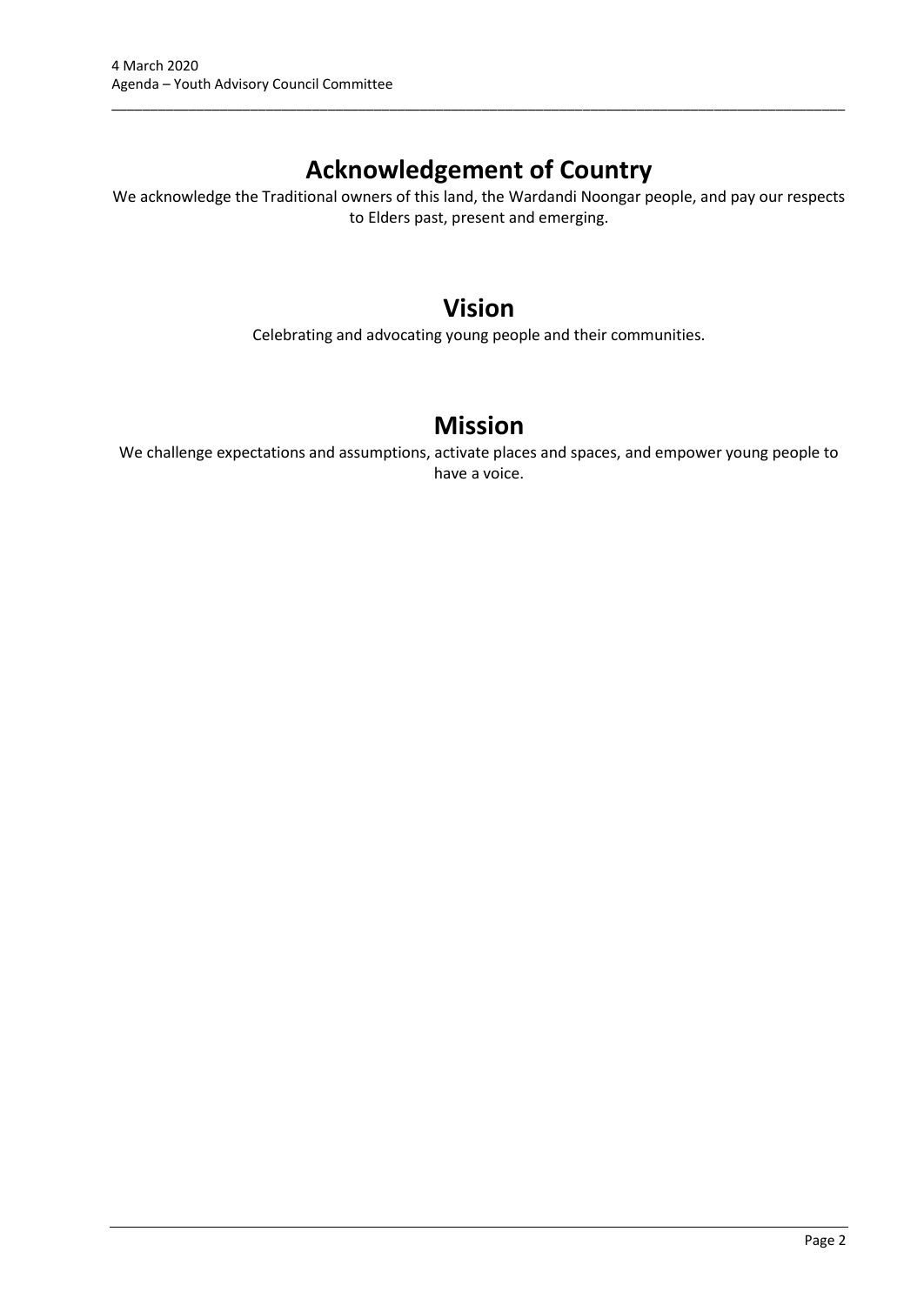

# **Youth Advisory Council Committee Notice of Meeting**

Dear Committee Members

The next Ordinary Meeting of the Youth Advisory Council Committee will be held in the *Council Chambers,* 2-4 Stephen Street, Bunbury, on 4 March 2020 at 4:30pm.

Signed: **Gary Barbour Director Sustainable Communities**

# **Agenda**

**4 March 2020**

Members of the public to note that recommendations made by this committee are not final and will be subject to adoption (or otherwise) at a future meeting of the Bunbury City Council.

| Committee Members:  |                        |  |
|---------------------|------------------------|--|
| <b>Member Name</b>  | <b>Representing</b>    |  |
| Jade Allen          | <b>Youth Community</b> |  |
| Bella Burgemeister  | <b>Youth Community</b> |  |
| Dylan Fryer         | <b>Youth Community</b> |  |
| <b>Rylee Hewitt</b> | <b>Youth Community</b> |  |
| Olivia Little       | <b>Youth Community</b> |  |
| <b>Conor Prout</b>  | <b>Youth Community</b> |  |
| Ella Quick          | <b>Youth Community</b> |  |
| Sean Smith          | <b>Youth Community</b> |  |
| Will Tuck           | <b>Youth Community</b> |  |
| Sean van der Wielen | <b>Youth Community</b> |  |

*Committee Members:*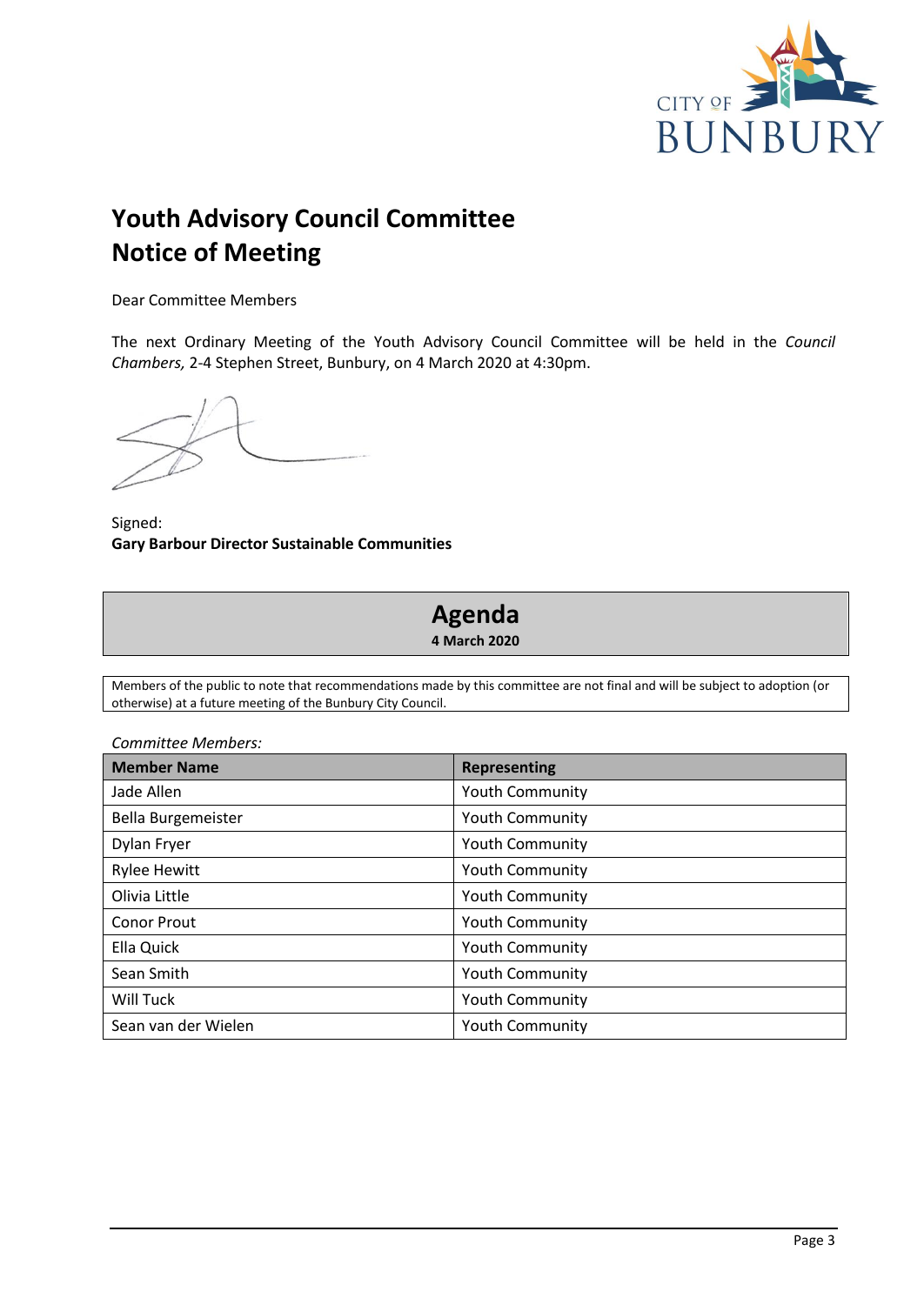*Ex-officio Members (non-voting):*

| <b>Member Name</b> | Representing                     |
|--------------------|----------------------------------|
| l Cr Chris Plumb   | <b>Councillor Representative</b> |
| Cr Karen Turner    | <b>Councillor Representative</b> |

*Support Staff:*

| <b>Name</b>          | <b>Title</b>                                        |
|----------------------|-----------------------------------------------------|
| Mr Gary Barbour      | Director Sustainable Communities                    |
| Mrs Kerry Shaw       | Acting Manager People & Place                       |
| Ms Danika Wellington | Community Partnerships Officer - Youth & Activation |

## <span id="page-4-0"></span>**1. Declaration of Opening**

Please note Youth Advisory Council Committee decision from the Meeting held 25 November 2019 which endorsed a rotational Presiding Member as part of a 12 month trial.

The Youth Mayor called for nominations for the position of Presiding Member for the period 4 March to 3 June 2020 period (inclusive). Dylan Fryer self-nominated. No other nominations were received and Dylan was elected to the position unanimously.

The Presiding Member for the next period (3 June to 2 September 2020) will be elected at the commencement of the Committee Meeting held 3 June 2020.

## <span id="page-4-1"></span>**2. Disclaimer**

Not applicable to this committee.

## <span id="page-4-2"></span>**3. Announcements from the Presiding Member**

## <span id="page-4-3"></span>**4. Attendances**

<span id="page-4-4"></span>**4.1 Apologies**

## <span id="page-4-5"></span>**4.2 Approved Leave of Absence**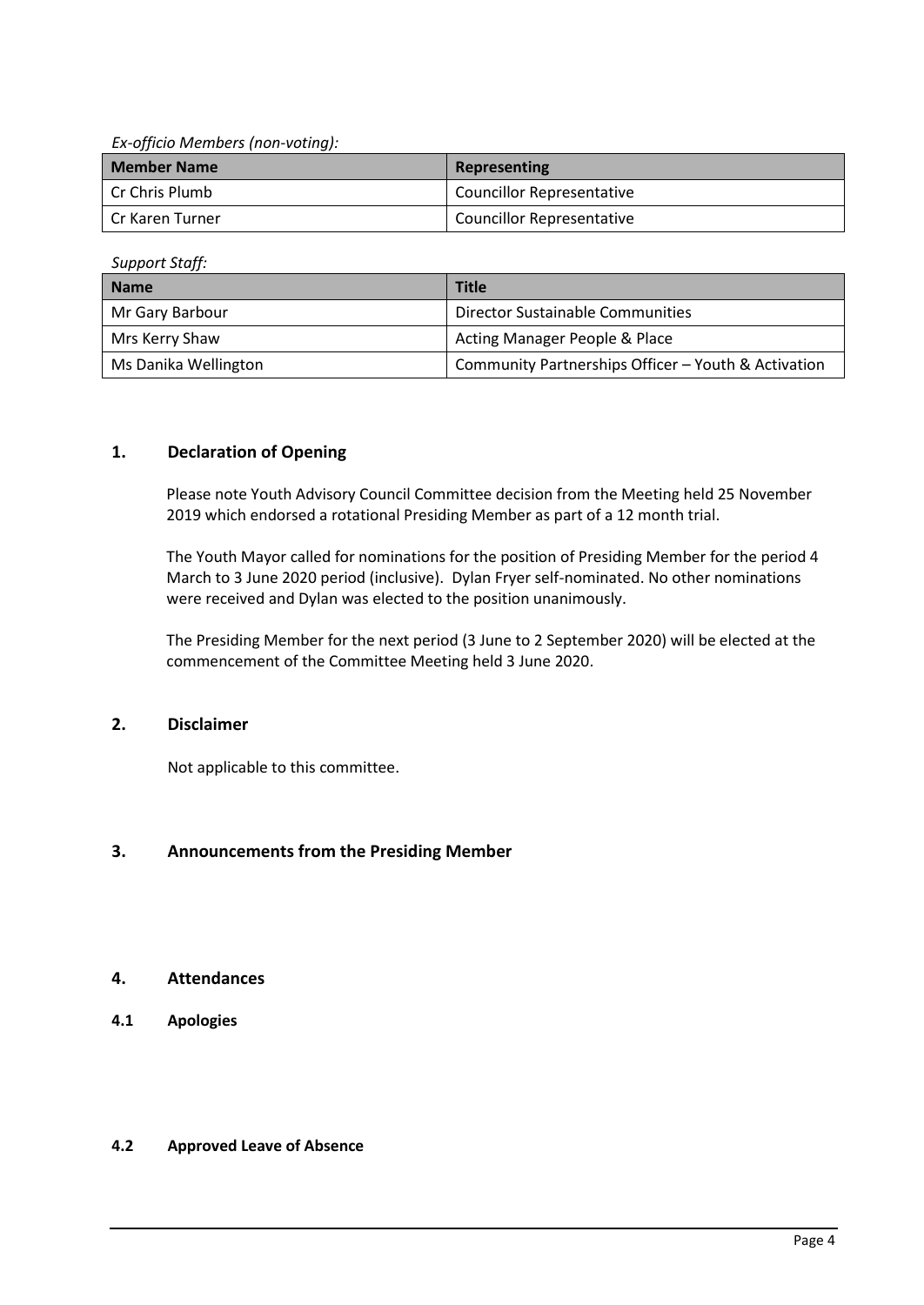## <span id="page-5-0"></span>**5. Declaration of Interest**

IMPORTANT: Committee members to complete a "Disclosure of Interest" form for each item on the agenda in which they wish to disclose a financial/proximity/impartiality interest. They should give the form to the Presiding Member before the meeting commences. After the meeting, the form is to be forwarded to the Administration Services Section for inclusion in the Corporate Financial Disclosures Register.

## <span id="page-5-1"></span>**6. Public Question Time**

## <span id="page-5-2"></span>**7. Confirmation of Minutes**

The Minutes of the Youth Advisory Council Committee Meeting held 25 November 2019 had been circulated.

#### **Recommendation**

That the Minutes of the Youth Advisory Council Committee Meeting held 25 November 2019 be confirmed as a true and correct record.

## <span id="page-5-3"></span>**8. Petitions, Presentations and Deputations**

#### <span id="page-5-4"></span>**8.1 Petitions**

Nil

#### <span id="page-5-5"></span>**8.2 Presentations**

Gary Hallsworth, CEO, Aqwest will present to the Committee regarding the new Customer Advisory Panel.

## <span id="page-5-6"></span>**8.3 Deputations**

Nil

#### <span id="page-5-7"></span>**9. Method of Dealing with Agenda Business**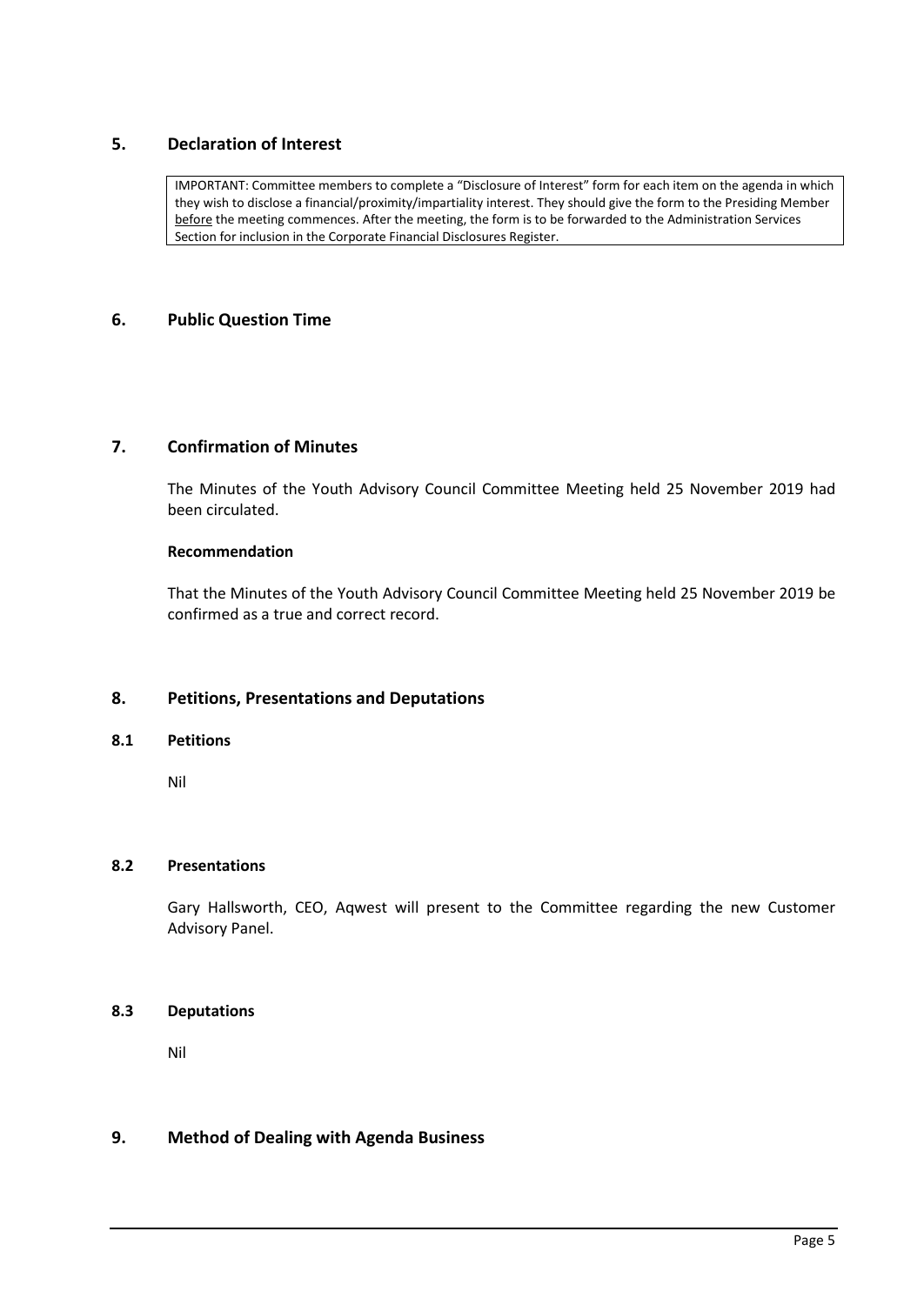## <span id="page-6-0"></span>**10. Reports**

#### <span id="page-6-1"></span>**10.1 Aqwest Customer Advisory Panel**

| <b>Applicant/Proponent:</b>  | Agwest                                                                 |  |                             |  |
|------------------------------|------------------------------------------------------------------------|--|-----------------------------|--|
| <b>Responsible Officer:</b>  | Danika Wellington, Community Partnerships Officer - Youth & Activation |  |                             |  |
| <b>Responsible Manager:</b>  | Kerry Shaw, Acting Manager People and Place                            |  |                             |  |
| <b>Executive:</b>            | Gary Barbour, Director Sustainable Communities                         |  |                             |  |
| <b>Authority/Discretion:</b> | ⊠<br>Advocacy                                                          |  | Review                      |  |
|                              | Executive/Strategic                                                    |  | Quasi-Judicial              |  |
|                              | Legislative                                                            |  | <b>Information Purposes</b> |  |
| <b>Attachments:</b>          | Appendix 1: Aqwest Customer Advisory Panel Outline                     |  |                             |  |

#### **Summary**

The purpose of this report is for the Youth Advisory Council Committee (YAC) to consider having formal representation on the Aqwest Customer Advisory Panel.

#### **Executive Recommendation**

That the Youth Advisory Council Committee agree to nominate one (1) Committee member to be the representative member on the Aqwest Customer Advisory Panel and attend the biannual meetings.

*Voting Requirement: Simple Majority* 

#### **Strategic Relevance**

| Theme 4 | Our City                                                                                   |
|---------|--------------------------------------------------------------------------------------------|
| Goal    | Civic leadership, partnerships and sound governance in delivering with and for             |
|         | the community                                                                              |
|         | Objective 4.1 A passionate advocate for the community, with strong partnerships to amplify |
|         | the outcomes that can be achieved                                                          |

Objective 4.2 A highly-engaged and involved community, working together on strategy development and implementation

#### **Regional Impact Statement**

Aqwest provides drinking water to 17,000 properties in the City of Bunbury and surrounding areas. Aqwest has an operating licence area that allows it to provide services to the Greater Bunbury region which extends from Myalup and Harvey in the north and south to Capel.

#### **Background**

The Youth Advisory Council Committee (YAC) was approached by Aqwest to have a representative on their new Customer Advisory Panel. The Aqwest Customer Advisory Panel is a newly formed panel to assist with its engagement of a diverse range of groups among its customers, stakeholders and in the local community.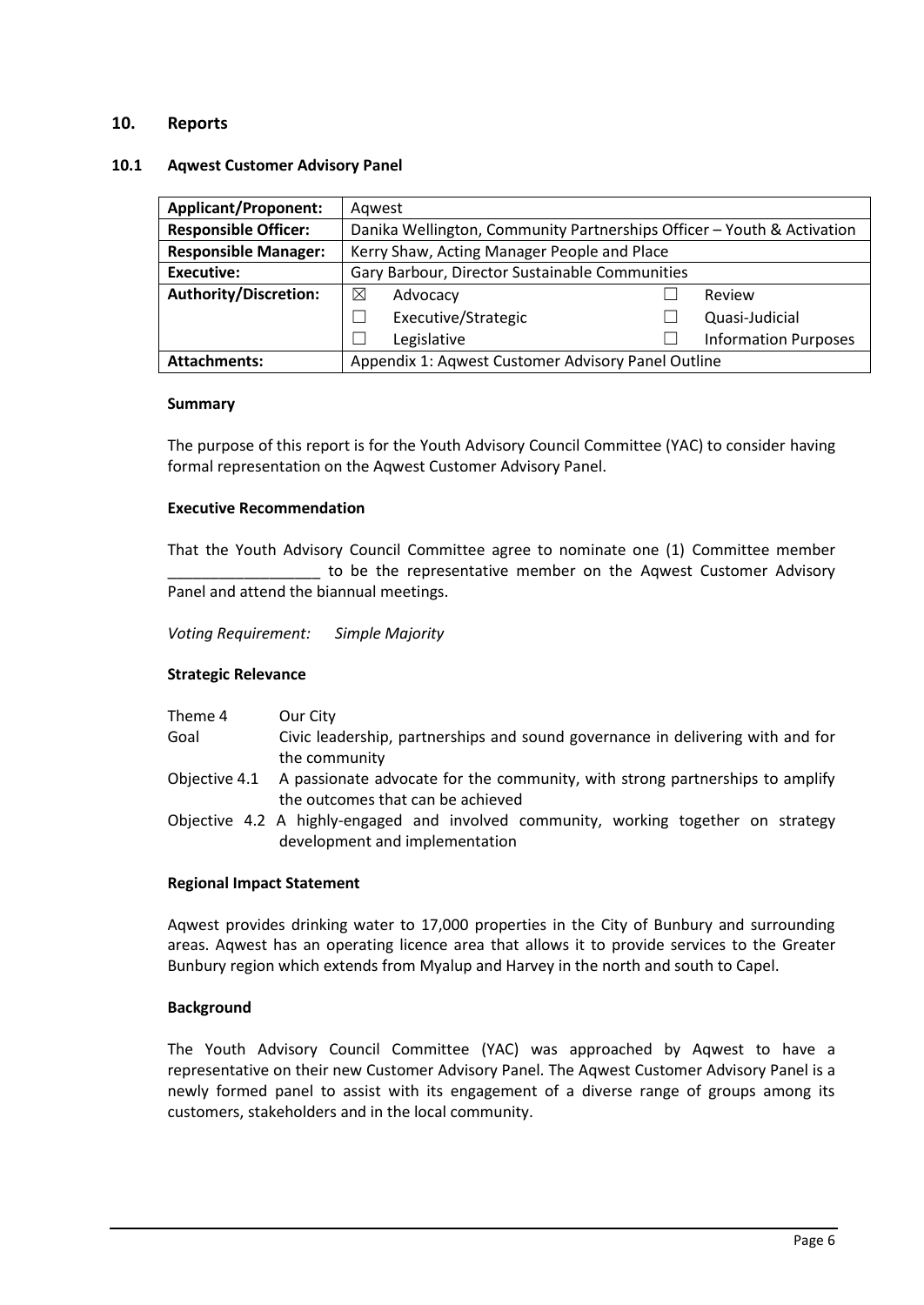The panel will play an important role in ensuring that its views are incorporated into the operation of Aqwest's services, planning and decision making and helping Aqwest to achieve the best possible outcomes for customers and the community.

### **Council Policy Compliance**

Not applicable

## **Legislative Compliance**

*Local Government Act 1995*

#### **Officer Comments**

YAC would provide a youth voice on the panel and ensure it has a good cross section of the broader community.

The panel will consist of 12 community members and three Aqwest Board Directors. The panel will meet twice a year for up to a full day, or as required and on occasion include tours of Aqwest assets. It will be chaired by the Aqwest CEO.

This position is voluntary however meeting expenses can be reimbursed from Aqwest.

The Aqwest Customer Advisory Panel Outline provides more details about the position (**attached** at Appendix 1).

#### **Analysis of Financial and Budget Implications**

There are no financial or budgetary implications associated with this report.

#### **Community Consultation**

Not applicable

#### **Councillor/Officer Consultation**

#### **Applicant Consultation**

Not applicable

#### **Timeline: Council Decision Implementation**

Not applicable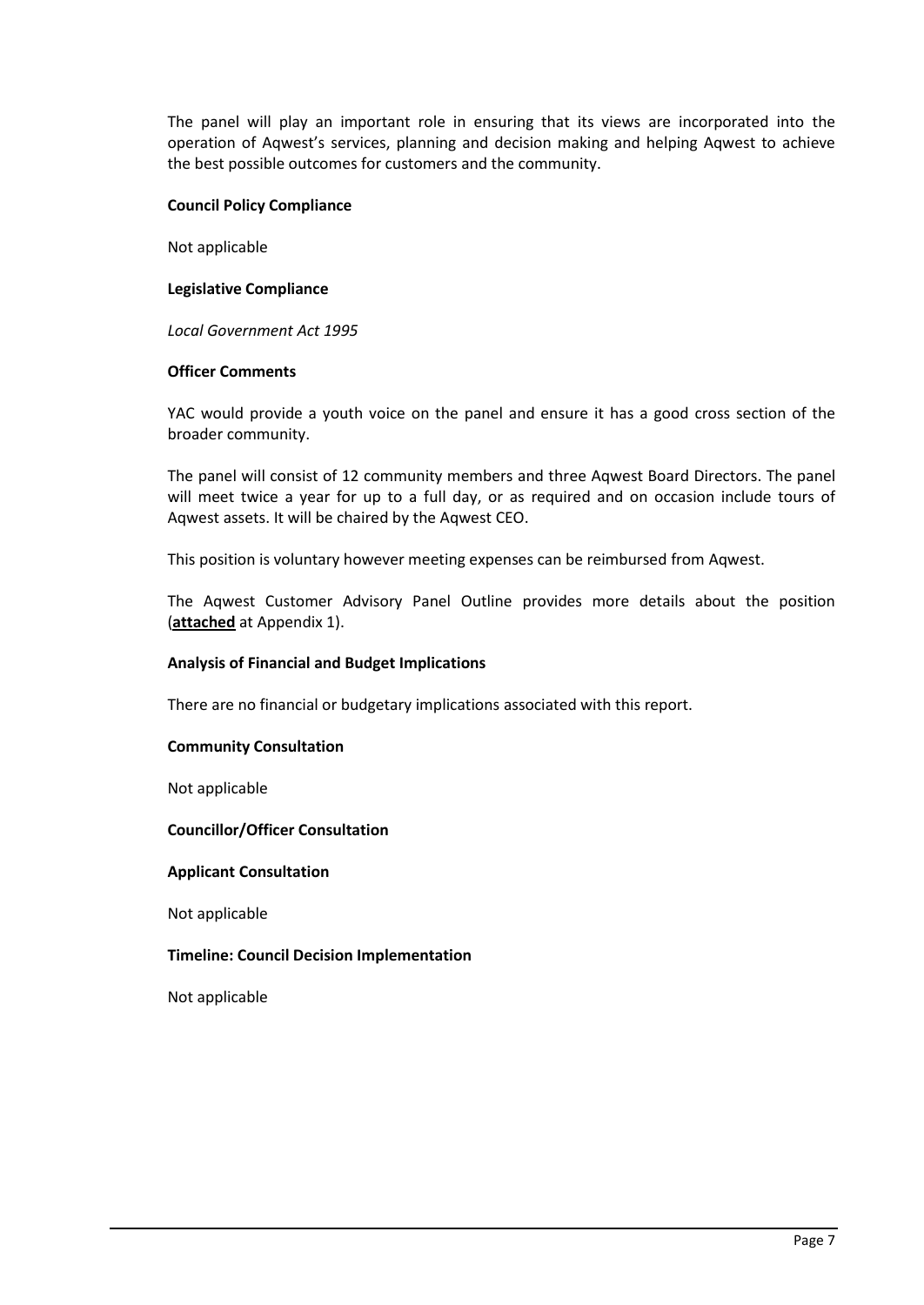#### <span id="page-8-0"></span>**10.2 Shift Youth Festival**

| <b>Applicant/Proponent:</b> | Internal                                                               |          |                             |  |
|-----------------------------|------------------------------------------------------------------------|----------|-----------------------------|--|
| <b>Responsible Officer:</b> | Danika Wellington, Community Partnerships Officer - Youth & Activation |          |                             |  |
| <b>Responsible Manager:</b> | Kerry Shaw, Acting Manager People and Place                            |          |                             |  |
| <b>Executive:</b>           | Gary Barbour, Director Sustainable Communities                         |          |                             |  |
| <b>Authority/Discretion</b> | Advocacy                                                               | IX       | Review                      |  |
|                             | Executive/Strategic                                                    |          | Quasi-Judicial              |  |
|                             | Legislative                                                            | $\times$ | <b>Information Purposes</b> |  |
| <b>Attachments:</b>         | Nil                                                                    |          |                             |  |

## **Summary**

The purpose of this report is for the Youth Advisory Council Committee to review the details for the Shift Youth Festival 2020, including the responsibilities and roles to be undertaken by Committee Members as part of the event.

## **Executive Recommendation**

That Youth Advisory Council Committee:

- 1. Agrees that the Shift Youth Festival will be held on Saturday 18 April 2020 at Bicentennial Square/Graham Bricknell Music Shell from 11am to 5pm;
- 2. Endorses the following roles and responsibilities in preparation for the Shift Youth Festival, with support from the Community Partnerships team:

| Role                               | <b>Responsible Committee Member</b>      |
|------------------------------------|------------------------------------------|
| Food & waste management            | Dylan Fryer                              |
| Marketing, promotion & advertising | Ella Quick                               |
| Design                             | Sean Van Der Wielen & Ella Quick         |
| Music & entertainment bookings     | Will Tuck                                |
| Site logistics                     | Rylee Hewitt & Olivia Little             |
| Partnerships and sponsorship       | Sean Van Der Wielen                      |
| Activities/bookings                | Bella Burgemeister                       |
| Stage management and design        | Sean Smith, Rylee Hewitt & Olivia Little |
| Merchandise                        | <b>Rylee Hewitt</b>                      |

- 3. Agrees to provide support at the event on a roster rotation between 10am and 6pm;
- 4. Commits to delivering a waste-friendly event that is free from alcohol, drugs and smoking.

*Voting Requirement: Simple Majority*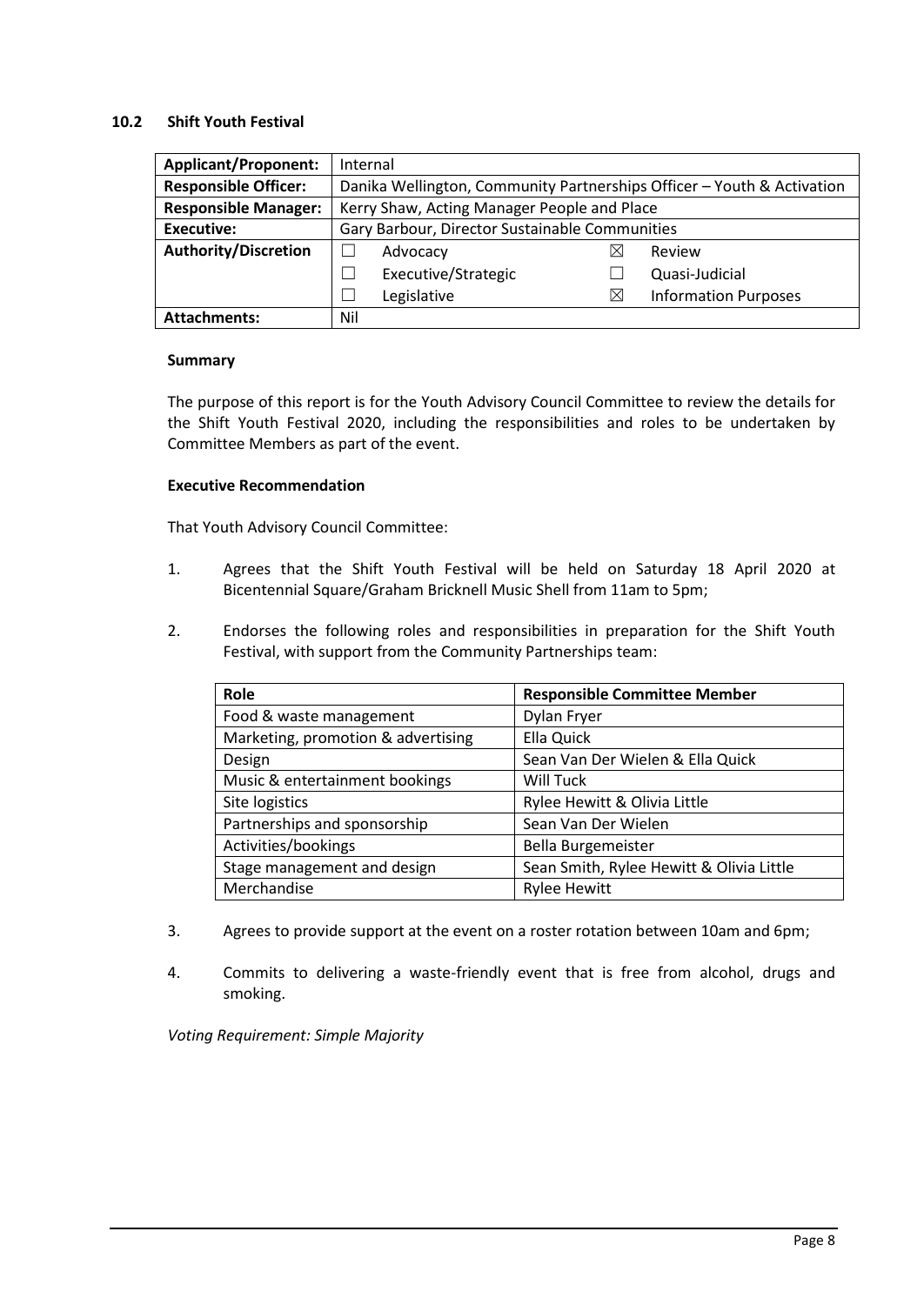## **Strategic Relevance**

| Theme 1       | Our community and culture                                                         |
|---------------|-----------------------------------------------------------------------------------|
| Goal          | A safe, healthy and cohesive community, with a rich cultural life, and supportive |
|               | social environment                                                                |
| Objective 1.4 | Arts, culture, heritage and events that enrich our understanding and enjoyment    |
|               | of life, celebrate our identity and bring the community together                  |
| Objective 1.6 | A community that provides for the particular needs of the young and the old       |

#### **Regional Impact Statement**

The Shift Youth Festival presented by Drug Aware is an opportunity for members of the Bunbury Geographe region to come together and celebrate young people in a fun environment that is free from alcohol, drugs and smoking.

#### **Background**

The Shift youth festival is an annual youth event delivered by the Youth Advisory Council Committee (YAC) in collaboration with the Community Partnerships team. Held in April during Youth Week, Shift is a platform where the entire community can celebrate young people and their valuable contributions to our community. The event was first delivered in 2015 and continues to grow each year, not only as a fantastic community event, but also to continue developing youth engagement in the Greater Bunbury region.

#### **Council Policy Compliance**

Not applicable

#### **Legislative Compliance**

*Local Government Act 1995*

#### **Officer Comments**

In 2020, the event aims to build in previous years' successes and continue building a positive brand reputation.

Major changes to the event for 2020 include:

- New logo developed for better brand recognition;
- Time changed to daylight hours to reflect peak times in 2019 which also results in greater cost saving;
- New stallholders and vendors to add variety (e.g. SWAMS, Horizon House, Maker & Co, Monadelphous, PCYC/WA Police etc.);
- New activities (e.g. virtual reality, Champions League Basketball competition, ball pit); and
- Stronger focus on being waste friendly (introducing three bin system)

Healthway has been a continuous supporter of this event and we have requested \$24,000 to the 2020 and 2021 Shift Youth Festival in return for exclusive naming rights. This application has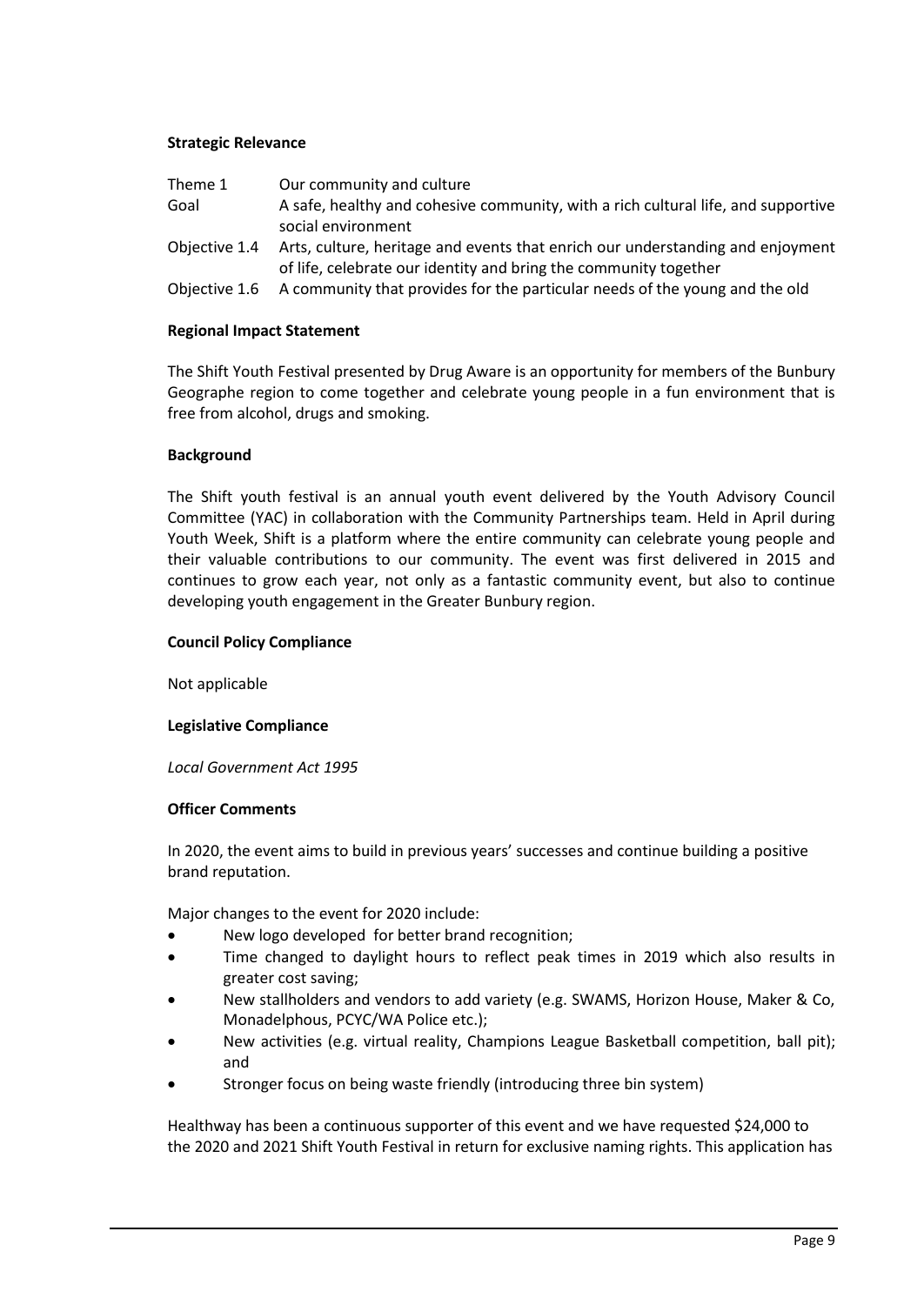been approved by the Healthway Board and is currently sitting with the Minister for final approval.

In addition to Healthway, sponsorship has also been secured from Southern Ports Authority for \$3,500 (inclusive of GST) in return for naming rights of the activity zone ("Southern Ports Activity Zone").

## **Analysis of Financial and Budget Implications**

Income from Sponsorship will be included in the total budget as part of the operating budget line for the Shift Youth Festival.

## **Community Consultation**

Not applicable

## **Councillor/Officer Consultation**

Not applicable

## **Applicant Consultation**

Not applicable

## **Timeline: Council Decision Implementation**

Not applicable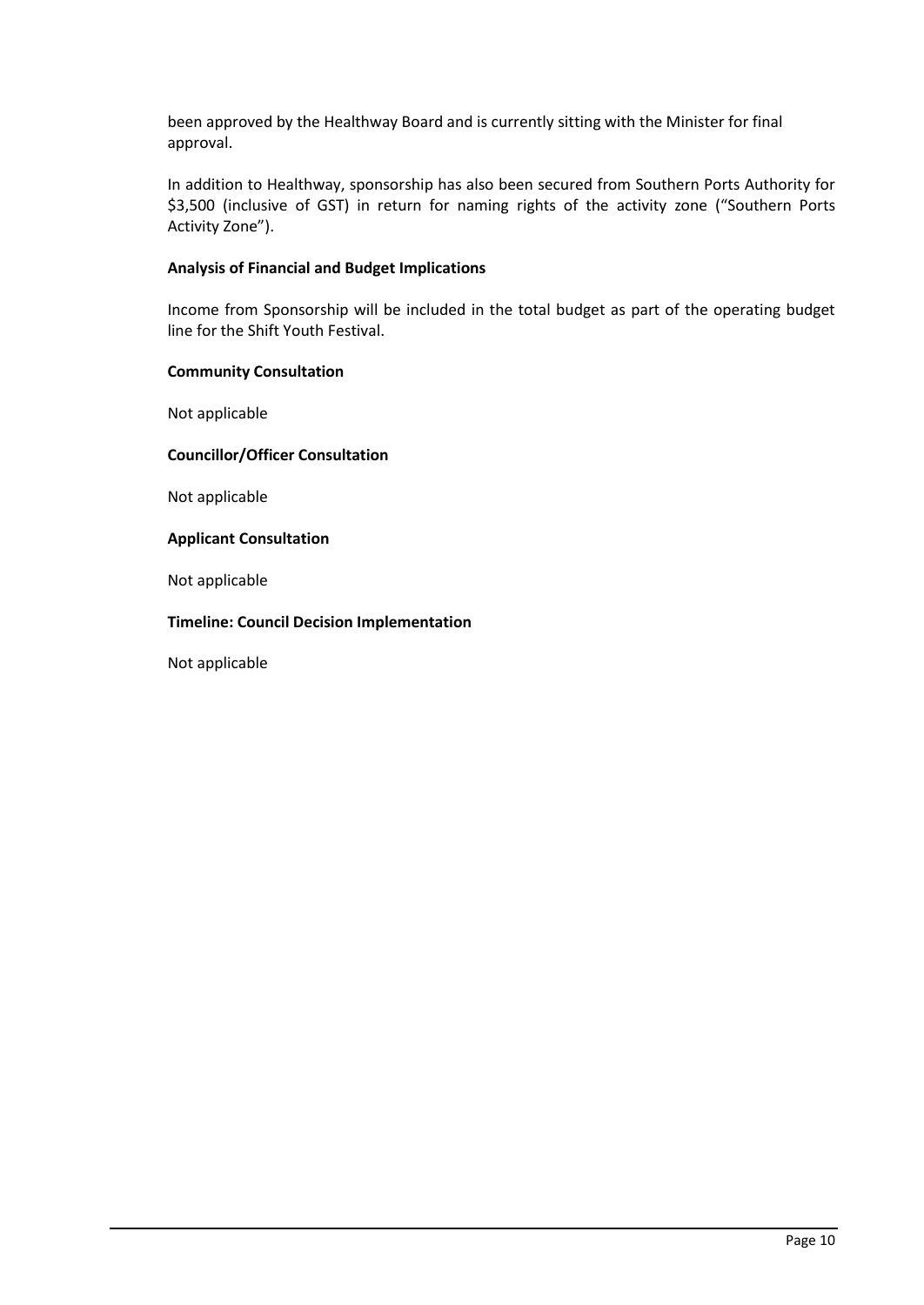#### <span id="page-11-0"></span>**10.3 Resignation of Youth Advisory Council Committee Member**

| <b>Applicant/Proponent:</b> | Internal                                                          |  |  |  |
|-----------------------------|-------------------------------------------------------------------|--|--|--|
| <b>Responsible Officer:</b> | Danika Wellington, Community Partnerships Officer - Youth &       |  |  |  |
|                             | Activation                                                        |  |  |  |
| <b>Responsible Manager:</b> | Kerry Shaw, Acting Manager People and Place                       |  |  |  |
| Executive:                  | Gary Barbour, Director Sustainable Communities                    |  |  |  |
| <b>Authority/Discretion</b> | Review<br>Advocacy                                                |  |  |  |
|                             | Executive/Strategic<br>Quasi-Judicial<br>$\overline{\phantom{0}}$ |  |  |  |
|                             | ⊠<br><b>Information Purposes</b><br>Legislative                   |  |  |  |
| <b>Attachments:</b>         | Appendix 2: Resignation Letter - Conor Prout                      |  |  |  |
|                             | Appendix 3: Resignation Email - Jade Allen                        |  |  |  |

#### **Summary**

This report is presented to the Youth Advisory Council Committee (YAC) to advise of the resignation of Committee members Conor Prout and Jade Allen.

#### **Executive Recommendation**

That the Youth Advisory Council Committee request that Council:

- 1. Accept the resignations tendered by:
	- Conor Prout from the Youth Advisory Council effective 18 February 2020; and
	- Jade Allen from the Youth Advisory Council effective 3 February 2020.
- 2. Request the CEO to formally thank the above members for their contribution the Youth Advisory Council Committee.
- 3. Endorse the advertisement of the two vacant positions in May 2020.

*Voting Requirement: Simple Majority* 

#### **Strategic Relevance**

| Theme 1 | Our community and culture                                                                 |
|---------|-------------------------------------------------------------------------------------------|
| Goal    | A safe, healthy and cohesive community, with a rich cultural life, and supportive         |
|         | social environment                                                                        |
|         | Objective 1.6 A community that provides for the particular needs of the young and the old |

#### **Regional Impact Statement**

The Youth Advisory Council comprises of members from the Greater Bunbury region to represent surrounding shires of Capel, Dardanup and Harvey. Conor Prout and Jade Allen were both representatives from the Shire of Harvey.

#### **Background**

The Youth Advisory Council Committee members were appointed following October 2019 Council Elections. Since this time the Committee has continued to perform its important role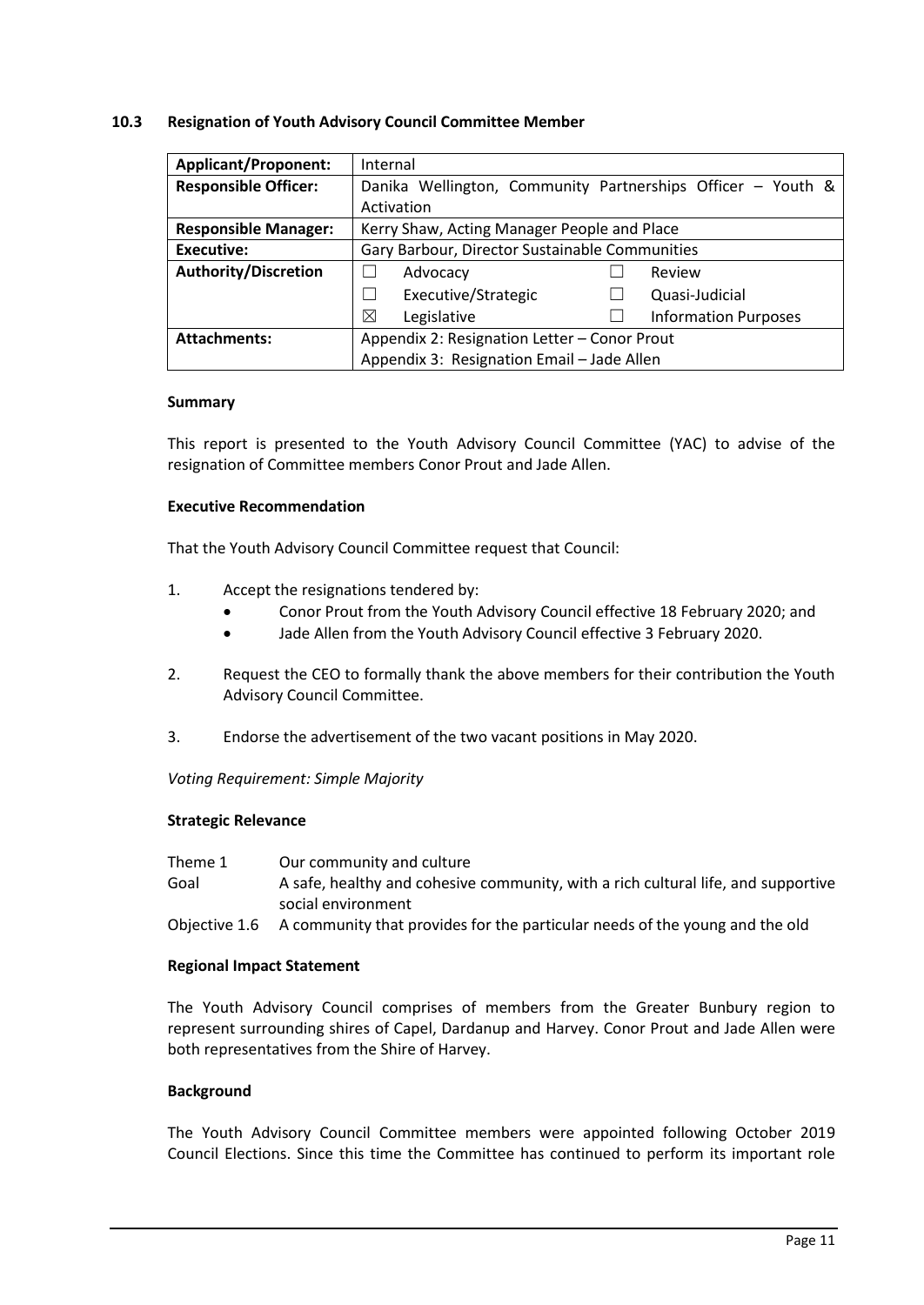providing guidance to the Bunbury City Council on issues affecting the youth of the Bunbury Region.

Both Conor Prout and Jade Allen have served as members of the Youth Advisory Council Committee since October 2019.

#### **Council Policy Compliance**

Not applicable

#### **Legislative Compliance**

*Local Government Act 1995*

#### **Officer Comments**

Conor Prout submitted a Letter of Resignation on 18 February which acknowledges his high workload with other volunteer work and onset of further studies (**attached** at Appendix 2).

Jade Allen provided her resignation via email on 3 February due to work and school commitments (**attached** at Appendix3).

The Committee has agreed to postpone advertisement to May due to upcoming events (Shift Youth Festival) and the Committee's capacity already not being full from the election period in 2019. The six (6) vacant positions will be advertised from 25 May to 18 June 2020 with nominations presented to Council for endorsement at the Ordinary Council Meeting on 4 August 2020.

#### **Analysis of Financial and Budget Implications**

The advertisement of vacant positions will be handled through the operational budget allocated to the Youth Advisory Council Committee.

#### **Community Consultation**

Not applicable

#### **Councillor/Officer Consultation**

Not applicable

#### **Applicant Consultation**

Nil

#### **Timeline: Council Decision Implementation**

| Action                                                       | <b>Estimated Timeline</b> |
|--------------------------------------------------------------|---------------------------|
| Council asked to endorse re-advertisement period in May 2020 | 24 March 2020             |
| Advertise for positions on Committee                         | 25 May-18 June 2020       |
| Nominations presented to Council for endorsement             | 4 August 2020             |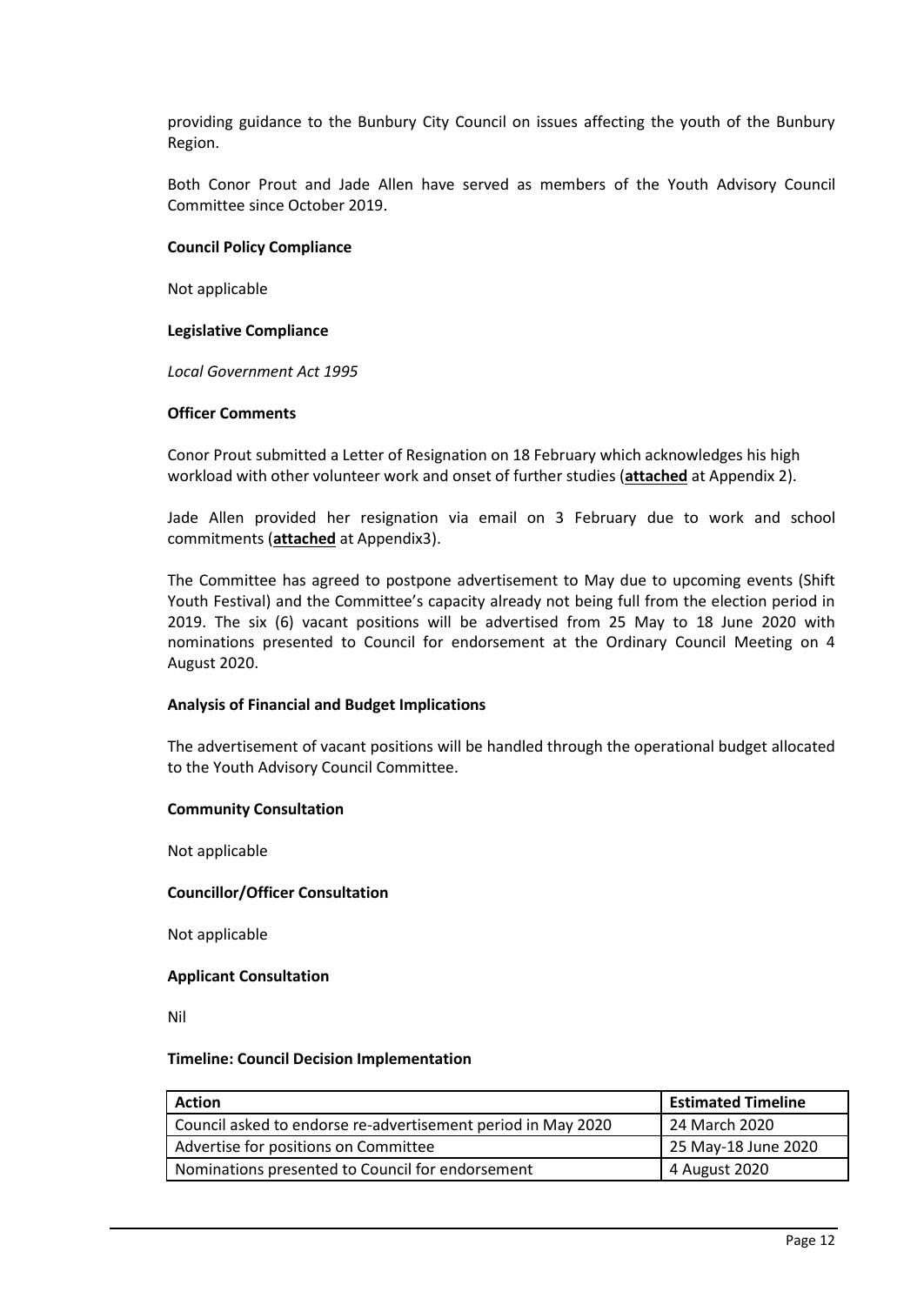#### <span id="page-13-0"></span>**10.4 Amendment to Terms of Reference – Youth Advisory Council Committee**

| <b>Applicant/Proponent:</b> | Internal                                                    |
|-----------------------------|-------------------------------------------------------------|
| <b>Responsible Officer:</b> | Danika Wellington, Community Partnerships Officer - Youth & |
|                             | Activation                                                  |
| <b>Responsible Manager:</b> | Kerry Shaw, Acting Manager People and Place                 |
| Executive:                  | Gary Barbour, Director Sustainable Communities              |
| <b>Authority/Discretion</b> | Advocacy<br>Review<br>⋈                                     |
|                             | ⊠<br>Executive/Strategic<br>Quasi-Judicial                  |
|                             | Legislative<br><b>Information Purposes</b>                  |
| <b>Attachments:</b>         | Appendix 4: Terms of Reference                              |

#### **Summary**

The purpose of this report is for the Committee to endorse the amended Terms of Reference of the Youth Advisory Council Committee for referral to Council.

## **Executive Recommendation**

That the Youth Advisory Council Committee request that Council endorse the amended Terms of Reference as follows (**attached** at Appendix 4):

- 1. To identify and advise on youth trends, strengths, gaps and opportunities in the Bunbury area to ensure the development of policies are responsive to the needs of young people.
- 2. To engage with the young people of the Bunbury area to draw consultation and feedback on youth trends, strengths, opportunities and gaps to present to Council.
- 3. Tobe actively involved in the ongoing development and delivery of youth targeted projects, programs and events.
- 4. To engage with young people and their communities to establish partnerships and opportunities to support and empower young people.

*Voting Requirement: Simple Majority* 

#### **Strategic Relevance**

| Theme 1 | Our community and culture                                                                 |
|---------|-------------------------------------------------------------------------------------------|
| Goal    | A safe, healthy and cohesive community, with a rich cultural life, and supportive         |
|         | social environment                                                                        |
|         | Objective 1.6 A community that provides for the particular needs of the young and the old |

#### **Regional Impact Statement**

The Youth Advisory Council comprises of members from the Greater Bunbury region to represent surrounding shires of Capel, Dardanup and Harvey.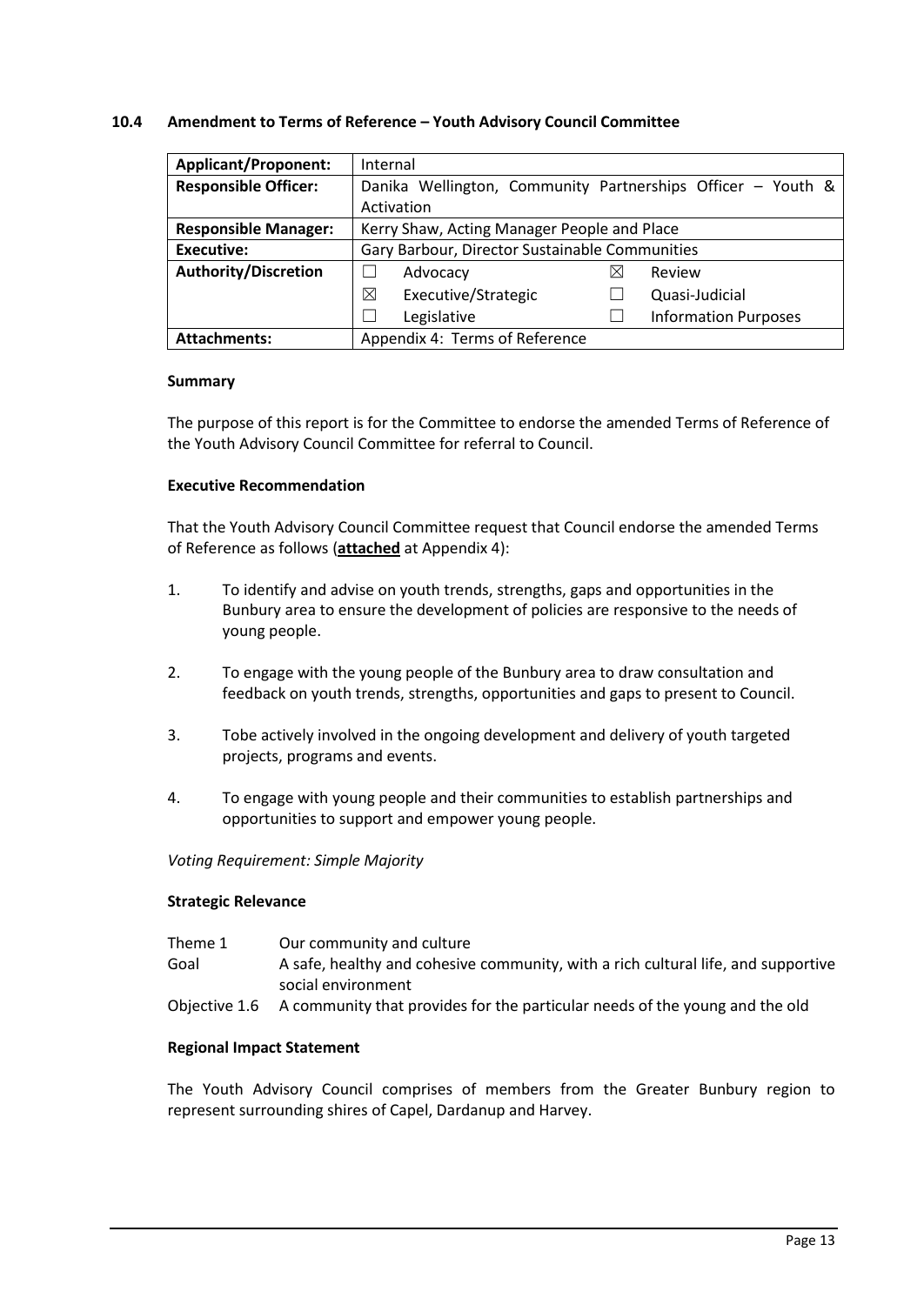### **Background**

The purpose of the Youth Advisory Council Committee will remain as; *To provide guidance to the Council on issues affecting the youth of the Bunbury Region, and to assist and be actively involved in youth driven initiatives.* 

The formation, meeting and general procedures will remain the same:

- *1. The formation and conduct of the Bunbury Youth Advisory Council is to be as determined by the Bunbury City Council in accordance with the requirements of the Local Government Act 1995 and any other statutory requirements e.g. Section 20 of the City of Bunbury Standing Orders Local Law, except the requirement of the Standing Orders in relation to a 'quorum' for the meeting.*
- *2. The quorum for the meeting of the committee is set at 5 voting members of the Youth Advisory Council Committee.*
- *3. The term of membership on the committee shall be a two year period with membership reviewed and elections held for new members to coincide with biennial Local Government Elections.*
- *4. Members shall act in the best interests of the committee and their represented organisation at all times.*
- *5. The committee will meet quarterly.*
- *6. Committee members will be relieved of the requirement to attend the quarterly meetings by requesting a leave of absence.*
- *7. Should a committee member fail to attend two consecutive meetings without a leave of absence or apology, unless the failure was due to a reason approved by the committee, their membership will be ceased subject to ratification of the committee.*

The Committee have agreed to nominate a rotational Youth Mayor every three (3) months on a trial basis which be reviewed for the September 2020 meeting.

#### **Council Policy Compliance**

Not applicable

#### **Legislative Compliance**

*Local Government Act 1995*

#### **Officer Comments**

The Terms of Reference were reviewed as part of a team building and development day held on Monday 10 February.

#### **Analysis of Financial and Budget Implications**

There are no financial or budgetary implications associated with this report.

#### **Community Consultation**

Not applicable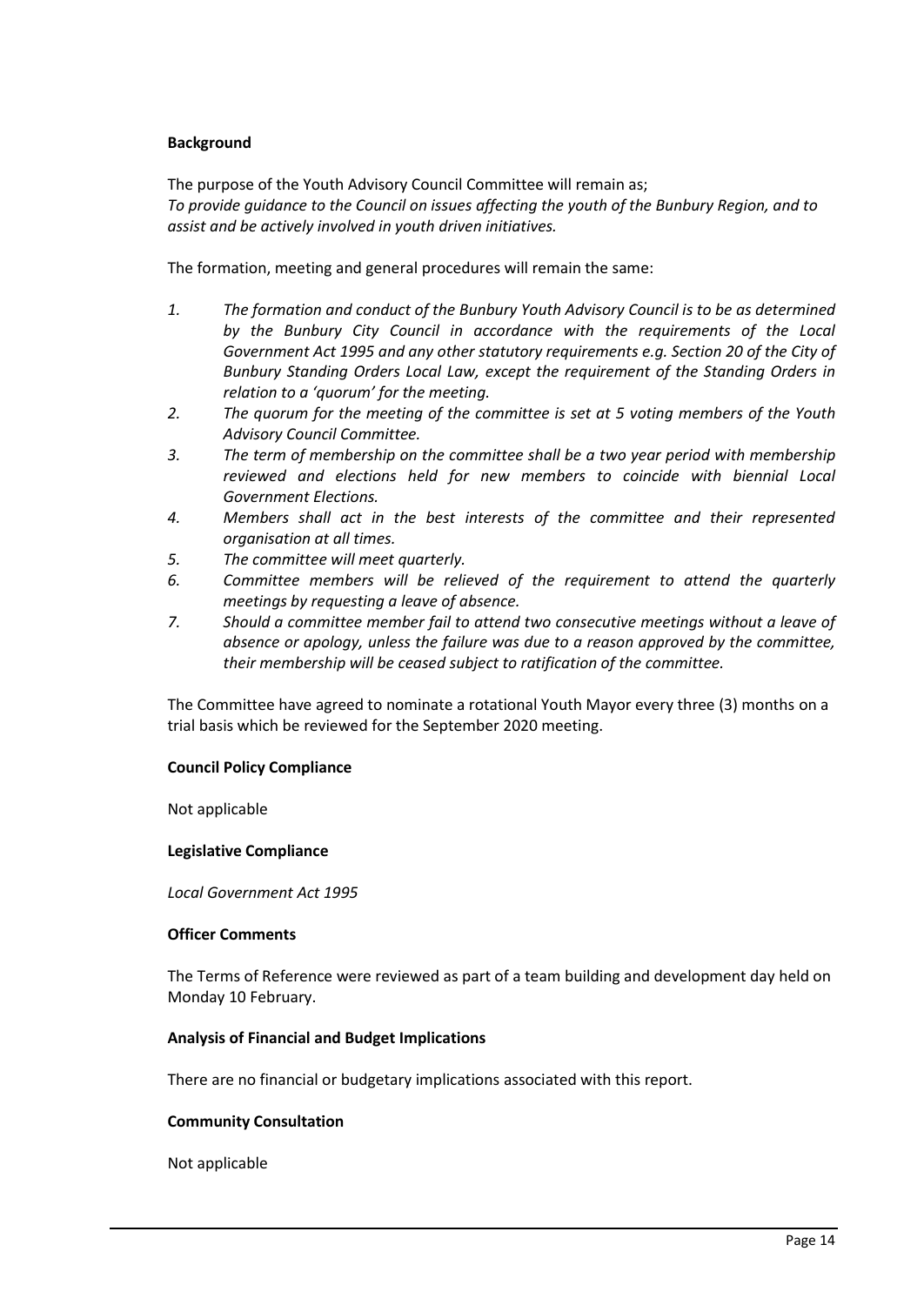## **Councillor/Officer Consultation**

Not applicable

## **Applicant Consultation**

Not applicable

## **Timeline: Council Decision Implementation**

Council will be asked to endorse the amended Terms of Reference as part of the next Council meeting on 24 March 2020.